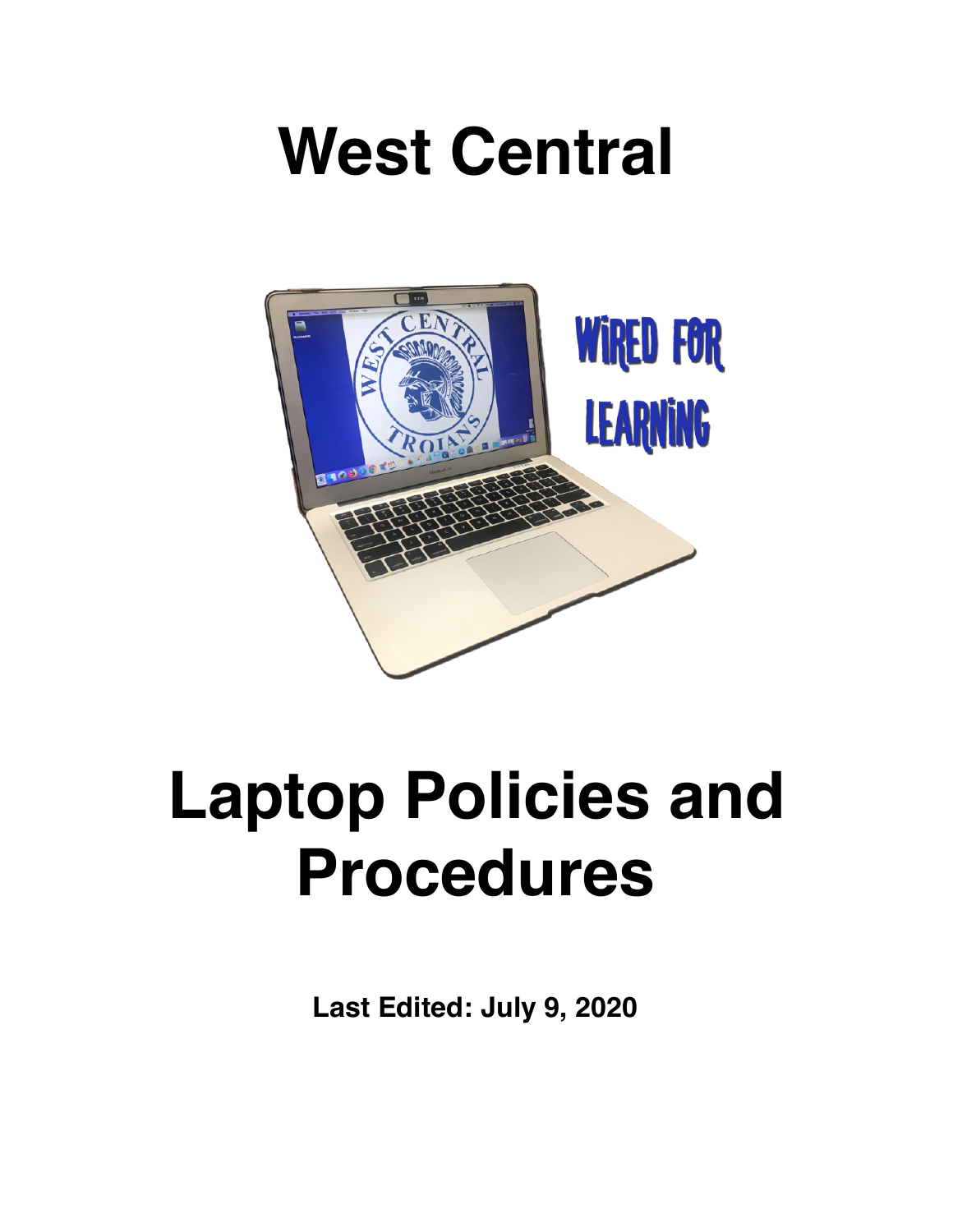# **Table of Contents**

- **I. The costs associated with a school computer**
	- **A. The non-refundable annual fee**
	- **B. Accidental damage**
	- **C. Malicious damage**
	- **D. Outstanding bills**
	- **E. Replacement chargers**
- **II. Physical care of the laptop**
	- **A. Report damage to the help desk!**
	- **B. Do not do the following things to your laptop**
- **III. Approved uses for the laptop**
	- **A. During school hours / On the school network**
	- **B. After school hours / Off the school network**
	- **C. Disciplinary Actions by the HS Principal**
- **IV. Software**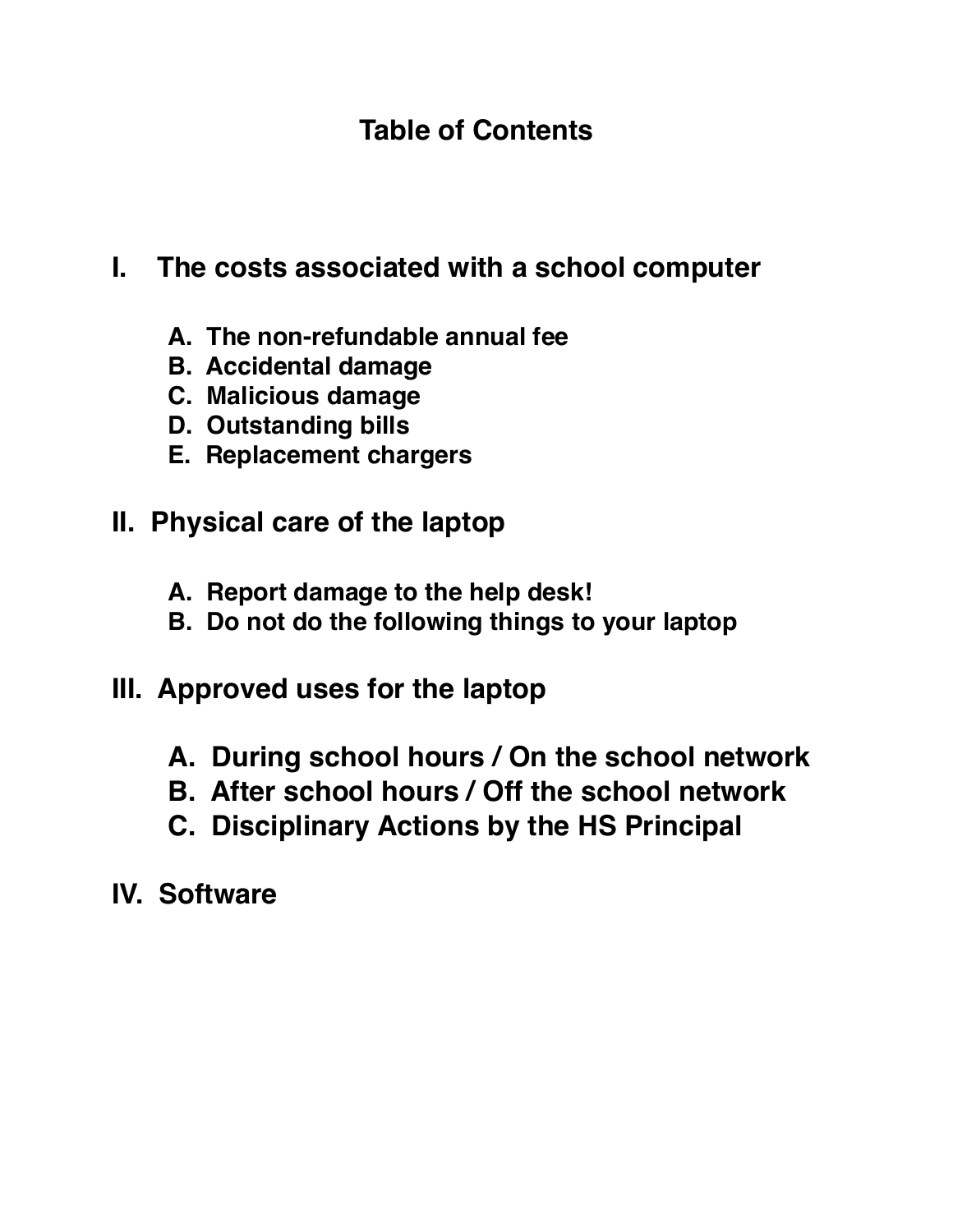**Notice:**

**By completing student registration you as a parent and by extension your children have agreed to abide by everything contained within this document. This includes the partial or full repayment of the cost of the device in certain situations.**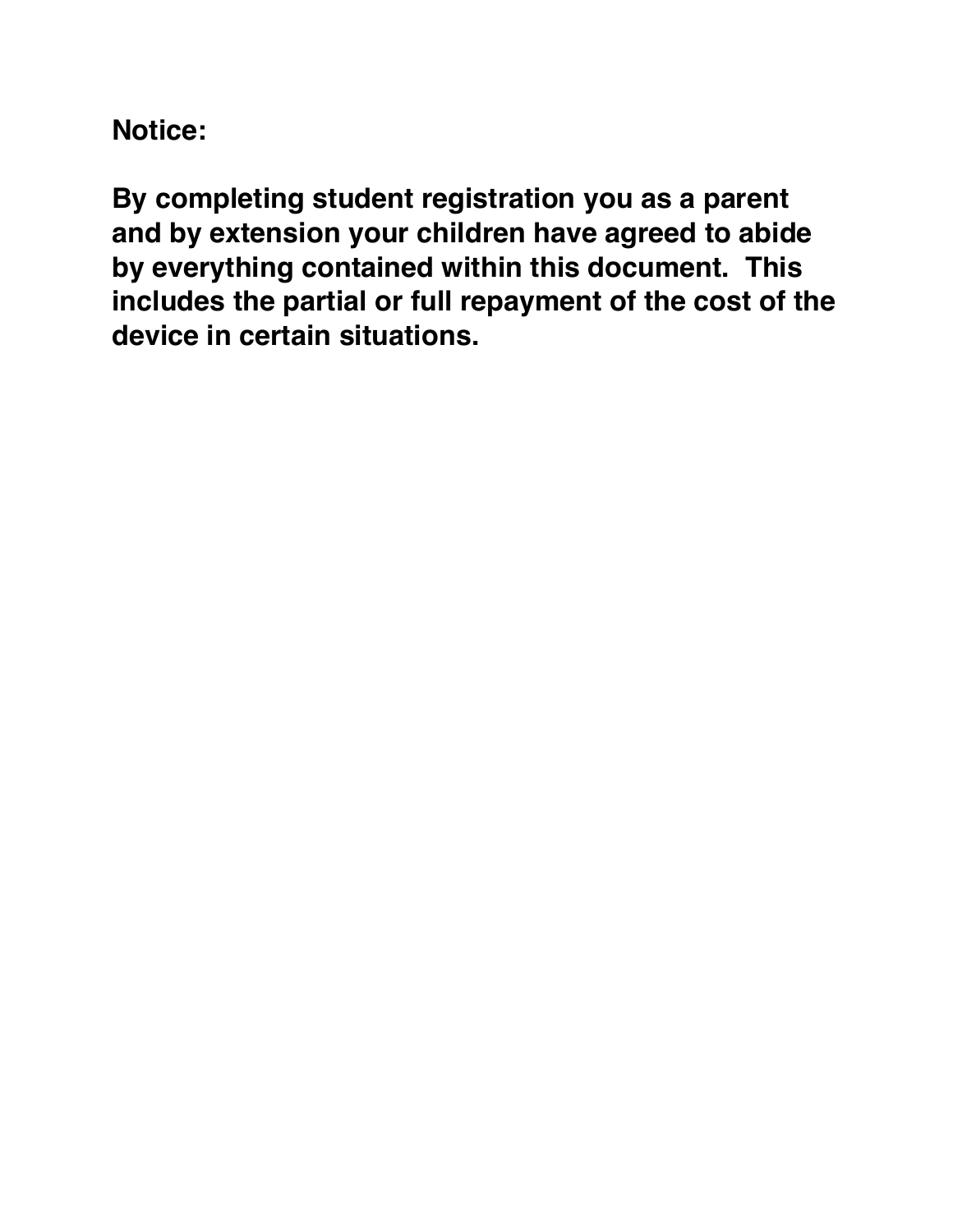# **I. The costs associated with a school computer**

### **A. The non-refundable annual fee**

### \$40 per High School student

If the fee is not paid then the laptop assigned to the student cannot be taken off school property. The student in question will need to check the laptop in nightly. Failure to do so will result in disciplinary action. In the event that repair fees are assessed any laptop issued to the student in question cannot be taken off school property until the fee is paid in full.

The same laptop will be checked out to the same student each school year for the duration of their enrollment at West Central High School. This is to encourage responsible care of the laptop over its lifecycle.

Students who leave the school district must return all technology and associated items assigned to them immediately to the West Central School District. Failure to do so will result in the household owing the district the full value of all the items that had been assigned to them, and the involvement of law enforcement to recover the technology items in question.

Laptops will be collected at the end of each school year for maintenance, cleaning and new software installations. Laptops must be immediately returned to the school district upon completion of the school year at the latest. The school district does not borrow or rent out current model laptops for use over the summer months. State email passwords will be reset sometime in either July or August every year as part of the process of preparing the laptops for the next school year.

### **B. Accidental damage.**

- 1) When a laptop is damaged, school staff will attempt to confirm the situation that preceded the cause of the damage and a Service Request Form will be sent home. We ask that a parent/guardian: See the nature of the damage that has occurred and acknowledge that they have seen said damage by signing the Service Request Form before we begin the repair process.
- 2) The first incident of accidental damage over the course of a student's HS enrollment will be covered in full by the school district. The second incident and every one thereafter will be the sole financial responsibility of the student. Theft is not accidental damage. Should theft occur, the student will owe the school the full replacement value of the stolen equipment. We encourage everyone to add the school computer to their homeowner or renter insurance policy in case of fire or theft. The value of the MacBook Air being issued is \$979.00
- 3) Repairs will be made by a third party provider when they cannot be done in-house. Only the school district may initiate repairs for the laptop or issue replacements for lost components. Once we have received the third party invoice then the student will be responsible for repaying the school district. A bill listing the balance due to the school district will be physically mailed to the home address. A copy of the third party invoice for the repair is available upon request. It is the student's responsibility to either make full payment or setup a payment plan with the business office once the bill arrives.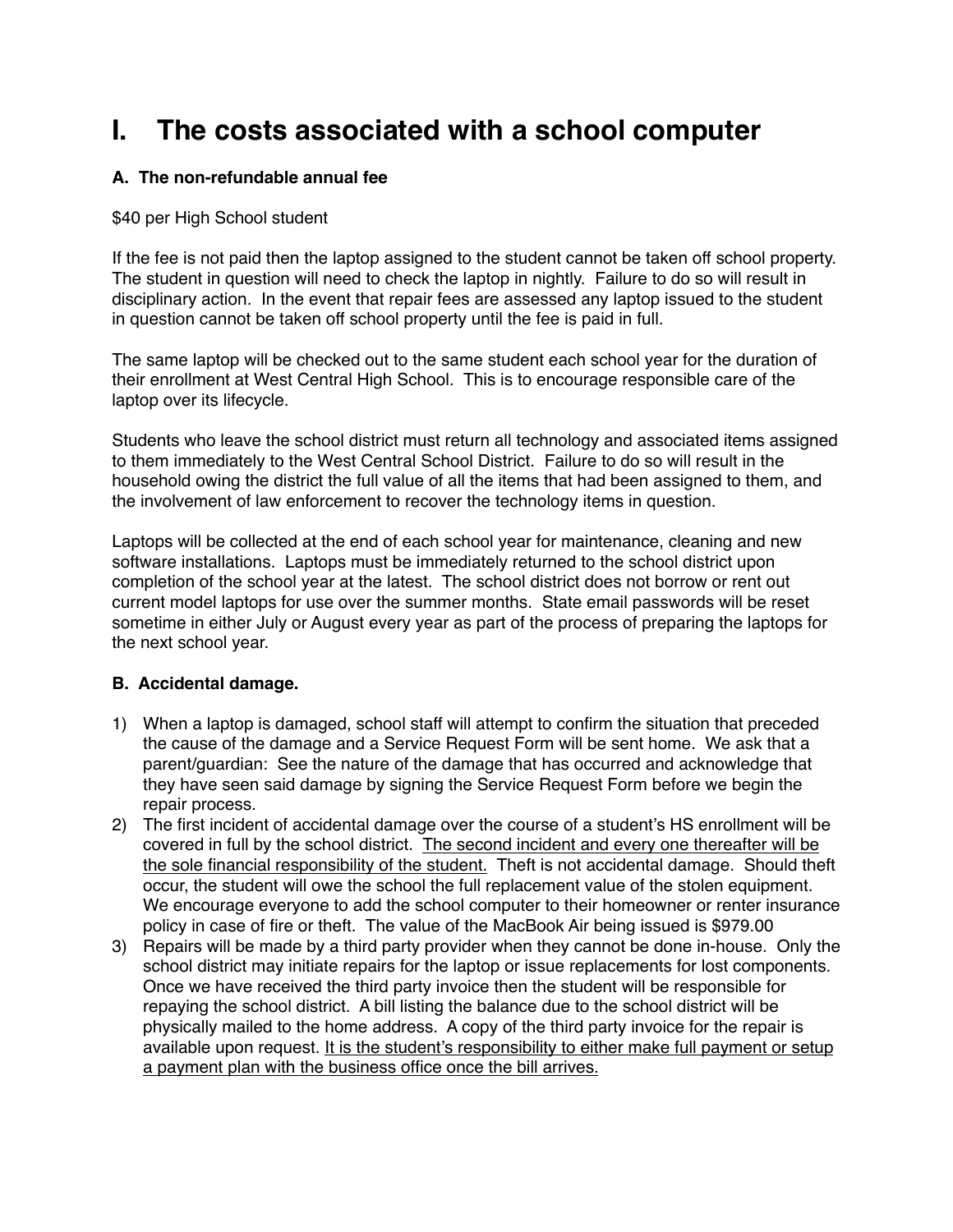4) A temporary computer may or may not be assigned to the student while their assigned computer is in for repair. Depending on availability, it may not be the same model as the assigned computer.

### **C. Malicious damage**

- 1) When a laptop is damaged, school staff will attempt to confirm the situation that lead to the cause of the damage and a Service Request Form (SRF) will be sent home. We ask that a parent/guardian, to see the nature of the damage that has occurred, acknowledge that they have seen said damage by signing the SRF before we begin the repair process.
- 2) If we have determined that the situation that lead to the cause of the damage was malicious in nature, a disciplinary action will be started. The student must speak with the HS principal concerning the matter. The student must be willing to assist in the identifying of the person or persons responsible for the malicious act. All costs associated with malicious damage are paid for by the perpetrator of the act. The school provides no grace fixes. If the student assigned to the the laptop knows who perpetrated the malicious act but refuses to name them, then they assume all costs associated with the malicious act.
- 3) Once the disciplinary action has been completed, any opportunity to present further evidence will be concluded. At that point the outstanding bill must be paid.
- 4) A temporary computer will be assigned to the student while their assigned computer is in for repair. Depending on availability, it may not be the same model as the assigned computer. If the student assigned the computer has assumed the costs associated with the malicious act, the issuance of temporary and replacement computers may be delayed until the outstanding bill is paid.

In the event of malicious damage by someone who is not attending West Central, or in the event of theft or fire, it is the student's responsibility to file a police and/or fire report and bring a copy to the business office before another laptop will be issued. These situations will be evaluated on a case by case basis. Fraudulent reporting of theft, loss or catastrophic damage will be turned over the the police for prosecution. The district works with the Minnehaha County Sheriff's Department and all other applicable law enforcement agencies to recover equipment.

### **D. Outstanding bills.**

Outstanding bills must be paid in full by the start of subsequent school year. Students will not be able to take home the issued laptop on student registration day or any day thereafter until the outstanding bill is paid in full. Please consult with your insurance agent for details about your personal coverage of a school owned laptop. The value of the MacBook Air being issued is \$979.00. This does not include the cost of the laptop bag or any other accessories issued.

Apple Inc. warrants their laptops from defects in materials and workmanship. This limited warranty covers normal use, mechanical breakdown or faulty construction and will provide replacement parts necessary to the repair. This does not warrant against damage caused by misuse, abuse, accidents, or computer viruses.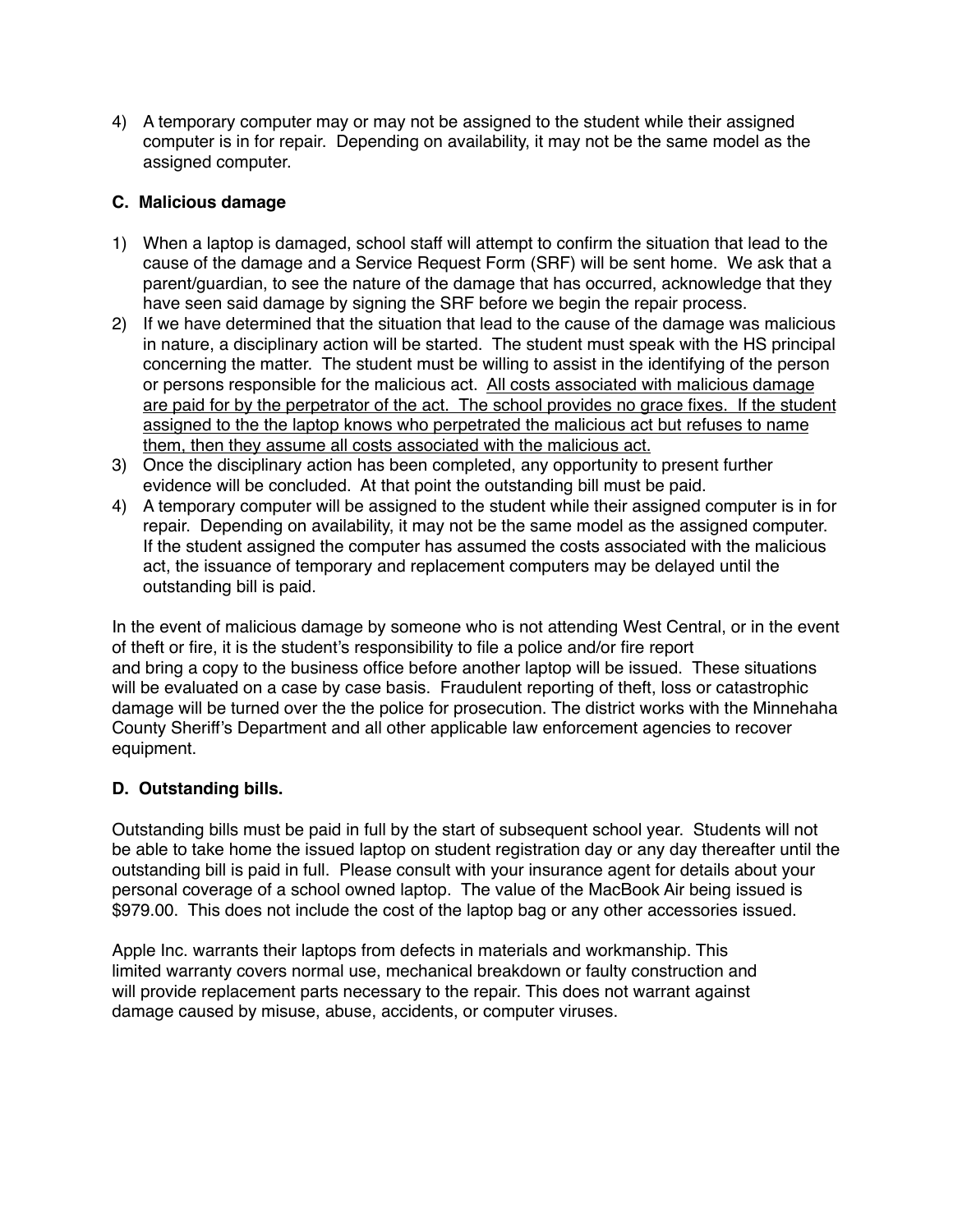### **E. Replacement Chargers**

Only official Apple chargers are to be used. Third party chargers will not be accepted by the Help Desk when MacBooks are handed in. **It is the student's sole responsibility to keep track of their charger. Do not loan it out to others if you wish to see it again. It is not uncommon for loaned or unattended chargers to disappear.** 

#### **In the event that a charger or cord is lost:**

The West Central School District no longer requires replacement chargers be purchased from the help desk. We do offer these parts, if you do choose to buy them.

The parts in question are:

Apple 30W USB-C Power Adapter ( part number: MD836LL/A )

USB-C Charge Cable (1 m)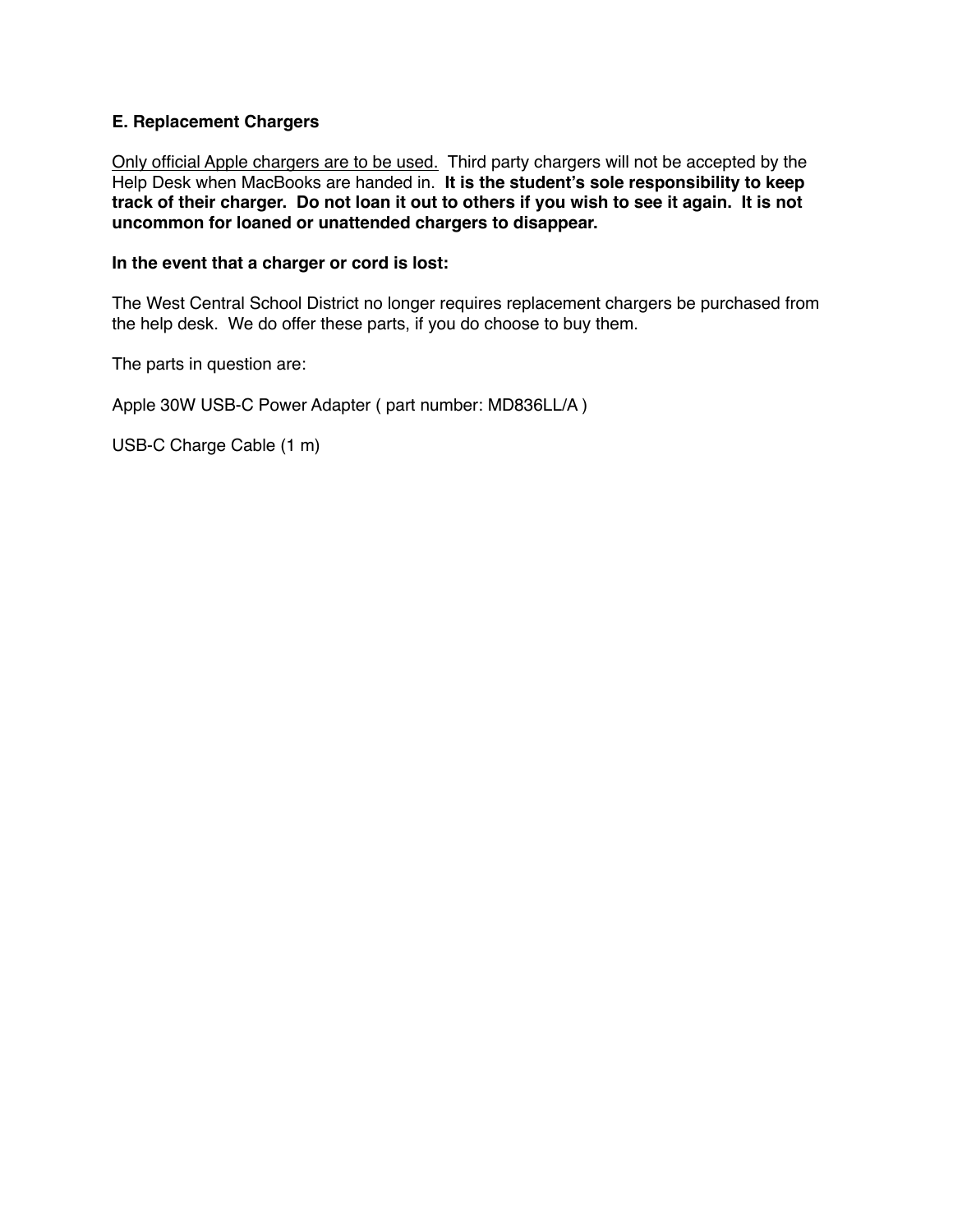### **II. Physical care of the laptop**

### **A. Report damage to the help desk!**

### **All repairs are to be initiated by the school district. Do not take the laptop to a 3rd party repair shop on your own.**

Please report any and all damage to the Help Desk using the Service Request Form which is available in the Help Desk. We only use genuine replacement parts and components from vetted providers.

#### **B. Do not do the following things to your laptop.**

- Do not remove any identifying tags or marks from the laptop or its bag. All identifying information must remain visible.
- Do not personalize the hardware directly. Case covers are available for purchase from 3rd party vendors and only those case covers may be personalized. Again, do not cover up identifying tags or marks.
- Laptops must be in their bags when in transit. The laptop and associated cables are to be the only things kept in the issued laptop bag (no pens, pencils, books, etc, that might damage the laptop). Failure to comply with this will void any claim of accidental damage.
- Unattended laptops left on school grounds will be taken to the help desk or HS office to be reclaimed. Multiple infractions may result in consequences.
- Never leave the laptop unattended in a vehicle.
- When laptops are stored in a school locker, they should be in their issued bag and the locker locked. Laptops are not to be kept in athletic lockers at any time.

Laptop screens are commonly damaged by applying excessive pressure on the screen. With this in mind, please do not:

- Carry the laptop by the screen, carry from the keyboard base.
- Lean on the top of the laptop when it is closed.
- Place other items in the issued bag along with the laptop.
- Apply excessive direct contact to the screen or carry the laptop by the screen.
- Place anything on the keyboard before closing the lid.

Only clean the screen with a soft, anti-static or microfiber cloth. Only use a citrus based cleaner on the screen, or better yet, bring your laptop into the Help Desk for a cleaning.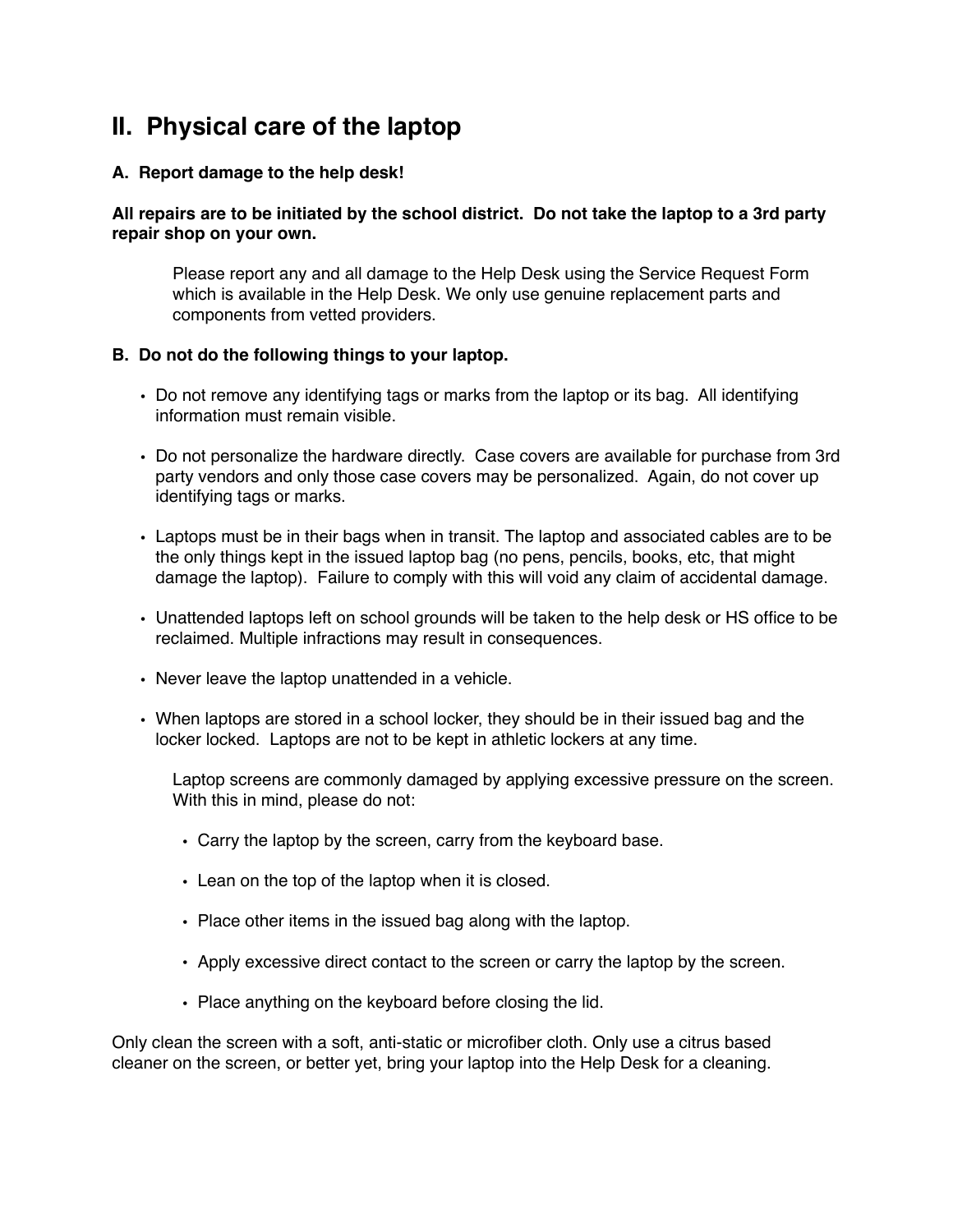# **III. Approved uses for the laptop**

### **A. During school hours / On the school network**

### **1. Laptops are for school approved uses in the school building each day.**

Laptops are for educational use. If you are challenged to provide an educational reason why you are viewing a particular website or using a given computer program and you cannot provide a reasonable justification then you may be in violation of policy.

Teachers will provide expectations for laptop use in their classrooms. A teacher's expectations are expected to conform to written policy. Students will use their laptop to access school messages, announcements, calendars, homework, and grade results. Students are responsible for bringing their laptop to all classes, unless specifically advised not to do so by their teacher.

### **If students leave their laptop at home, they must take home a service sheet and return it to the help desk with a parent or guardian signature. Repeat violations will result in disciplinary action.**

Laptops must be brought to school each day in a fully charged condition. Students need to charge the laptops at home. **We discourage bringing a charger to school each day as it may be lost or stolen.**

Loaner laptops, when available, will be issued to students when they leave the laptops for repair at the Help Desk.

Sound must be either muted or headphones used at all times, unless permission is obtained from the teacher for instructional purposes.

### **2. Students will not purposely disconnect their laptop from the school network during school hours.**

### **3. A student will not use their laptop in a non-educational manner.**

Using a laptop in ways that contradict either your student handbook, this HS Policies and Procedures document, the acceptable use policy, or other school policies will result in disciplinary action. The school district has limited bandwidth and non-educational use deprives others of educational use during peak traffic periods. Just because you have a few minutes of downtime during a class or during your lunch break doesn't exempt you from the rules.

Staff that are remote viewing student laptop screens may challenge the student's usage with a message. A polite and quick reply to any questions is expected, and the student should immediately cease the behavior if it is in violation of policy. Staff will report student activity to the HS Principal for appropriate disciplinary action as necessary. Students that regularly repeat this behavior can expect to have their laptop remotely shut down and/or technical staff to come to a classroom and take the laptop from them.

Student printing will be allowed in classrooms according to teacher permission to the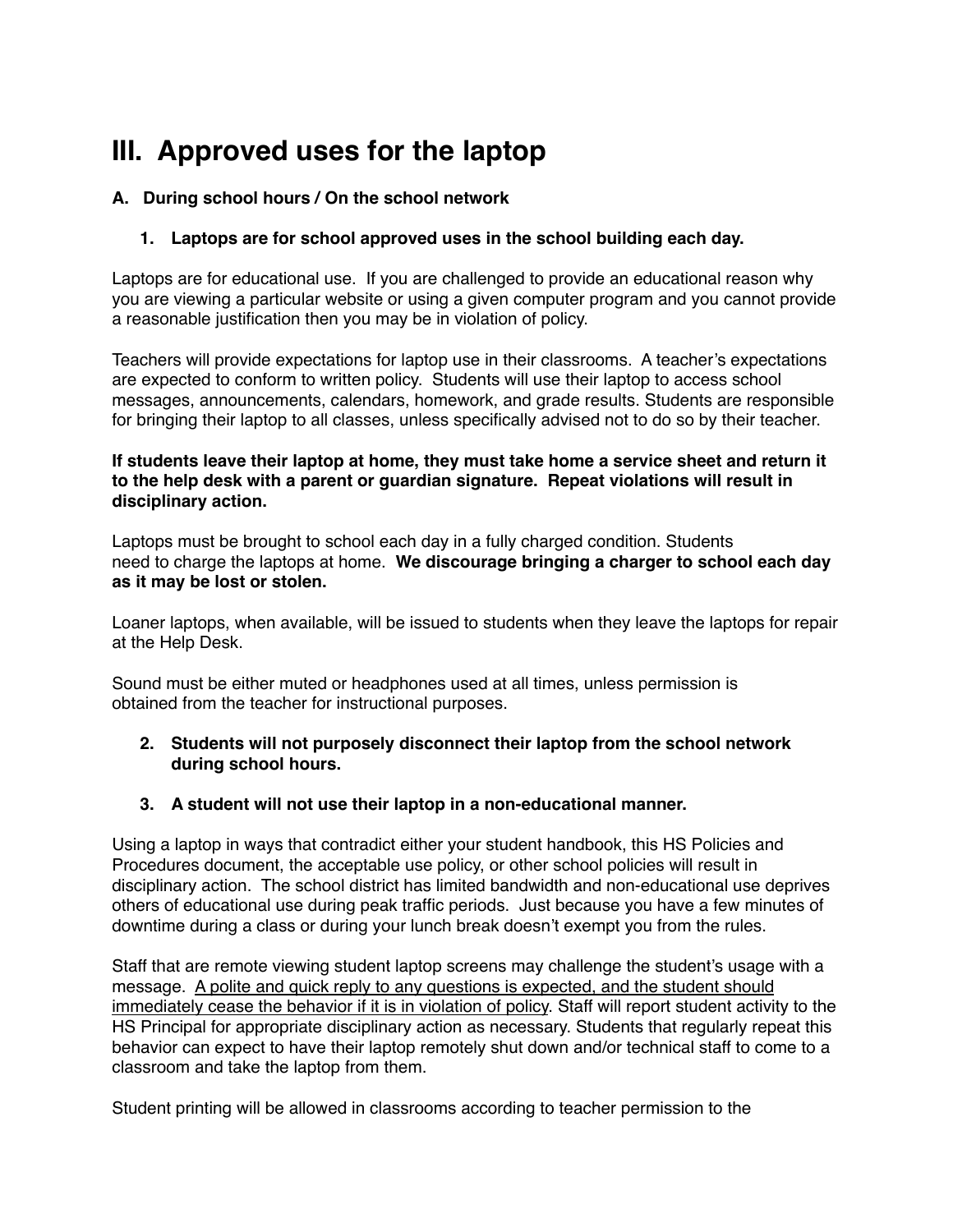student copier. Color printing will need to be done by copying the file to a USB drive and with the assistance of a teacher whose laptop has the color printer setup on it.

### **Examples of the difference between educational use and non-educational use.**

This is not an all inclusive list. It is here merely to expound upon some commonly misunderstood activities observed during the course of a school day.

- Using an audio or video streaming service to access media at any time by a teacher for an assignment is considered educational use. Using an audio or video streaming service during the school day for a recreational purpose is considered non-educational use.
- Downloading video or audio during the school day by a teacher for an assignment is considered educational use. Illegally downloading audio or video files at any time is not considered educational use. Downloading a couple hours worth of audio or video media while on the school network with the intent of recreational viewing at home at a later date or time is a non-educational use.
- Using any kind of email, IM, chat, social media related website, or other methods of electronic communication for discussions that do not pertain to specific school assignments is a noneducational use.
- Playing video games at any time is considered non-educational use. There are times when a teacher will assign a video game for educational use. These will be communicated to the IT department in advance, will occur during specific blocks, and will have a definitive end date. If you would like to use a game, such as Minecraft, as part of an assignment, please get your teacher's approval first and then remind your teacher to contact the IT department about it.

### **B. After school hours / Off the school network**

Use of the school computer after school hours and when off the school network is expected to conform to the rules laid out in school board policy JFCK-E, the HS Student Handbook and this HS Laptop Policies and Procedures document.

URLs and search queries entered into student laptops are recorded 24/7 by the school district's content filter. Instances of computer violations that occur either after normal school hours or off the school network will result in disciplinary action.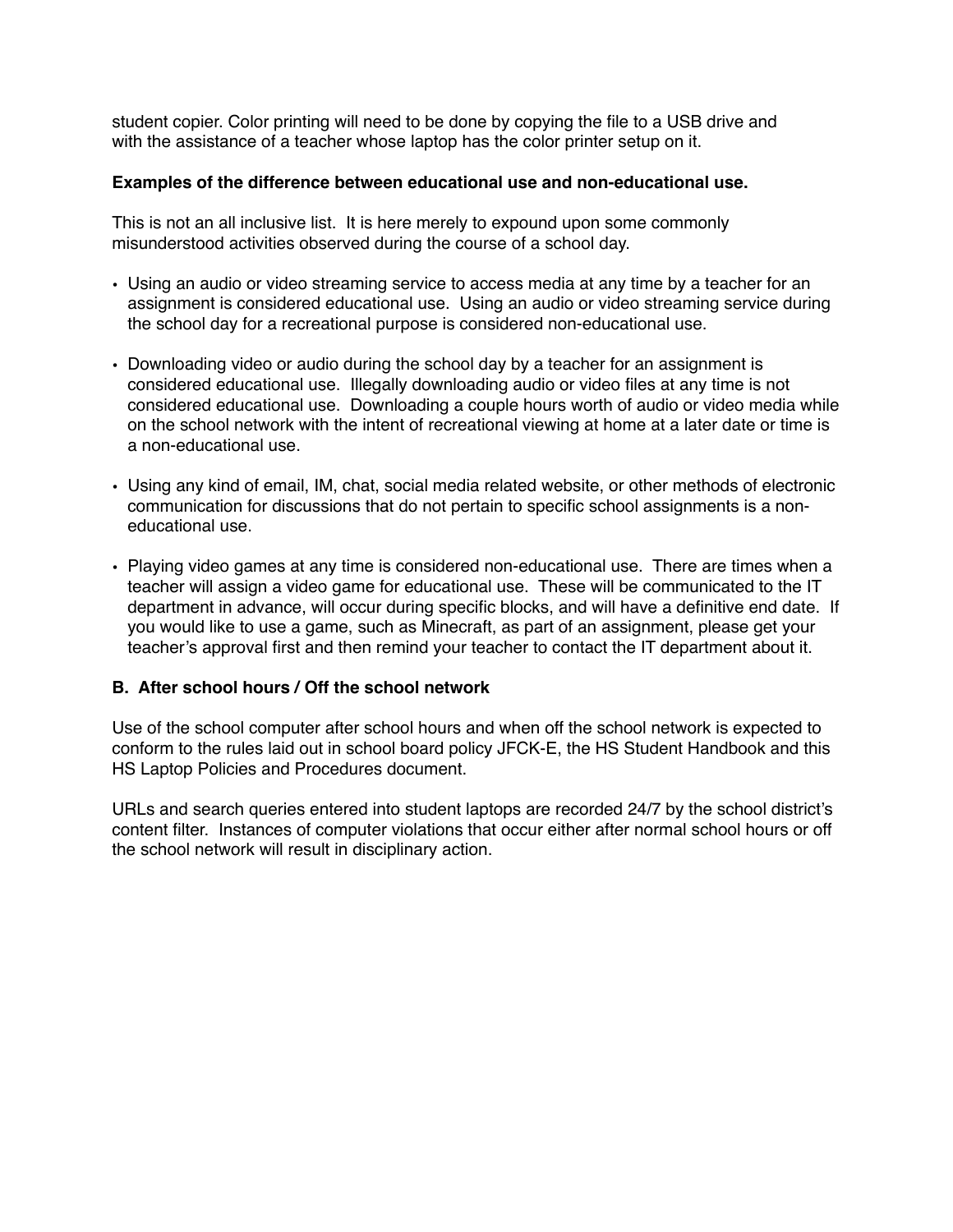### **C. Disciplinary Actions Issued by the HS Principal.**

- Any disciplinary action issued by the HS principal may also include:
	- Checking your computer in every night for a period of time.
	- Checking your computer out only during blocks where an assignment specifically calls for its use.
- In cases where child pornography is suspected to be on a school owned device, that device is immediately turned over to the appropriate police authorities and is dealt with as a legal matter. School officials take every possible precaution to not view the images directly. Once the device is in police possession, we are unable to retrieve any data from it. Any saved data will be counted as permanently lost. In the event that the laptop is not returned or returned in a non-functional manner after the legal matter has been resolved, financial restitution to the school district for the replacement or repair of the laptop will be the responsibility of the person whom the device was checked out to.

For questions regarding South Dakota Codified Law regarding Sex Offenses & Child Pornography, please reference Chapter 22-22 & Chapter 22-24A which can be found at:

[https://sdlegislature.gov/Statutes/Codified\\_Laws/DisplayStatute.aspx?Type=Statute&Statute=22-22](https://sdlegislature.gov/Statutes/Codified_Laws/DisplayStatute.aspx?Type=Statute&Statute=22-22)

[https://sdlegislature.gov/Statutes/Codified\\_Laws/DisplayStatute.aspx?Type=Statute&Statute=22-24A](https://sdlegislature.gov/Statutes/Codified_Laws/DisplayStatute.aspx?Type=Statute&Statute=22-24A)

• Parents may also request that a laptop be checked in overnight every night for a period of time if they feel the device isn't being used appropriately at home.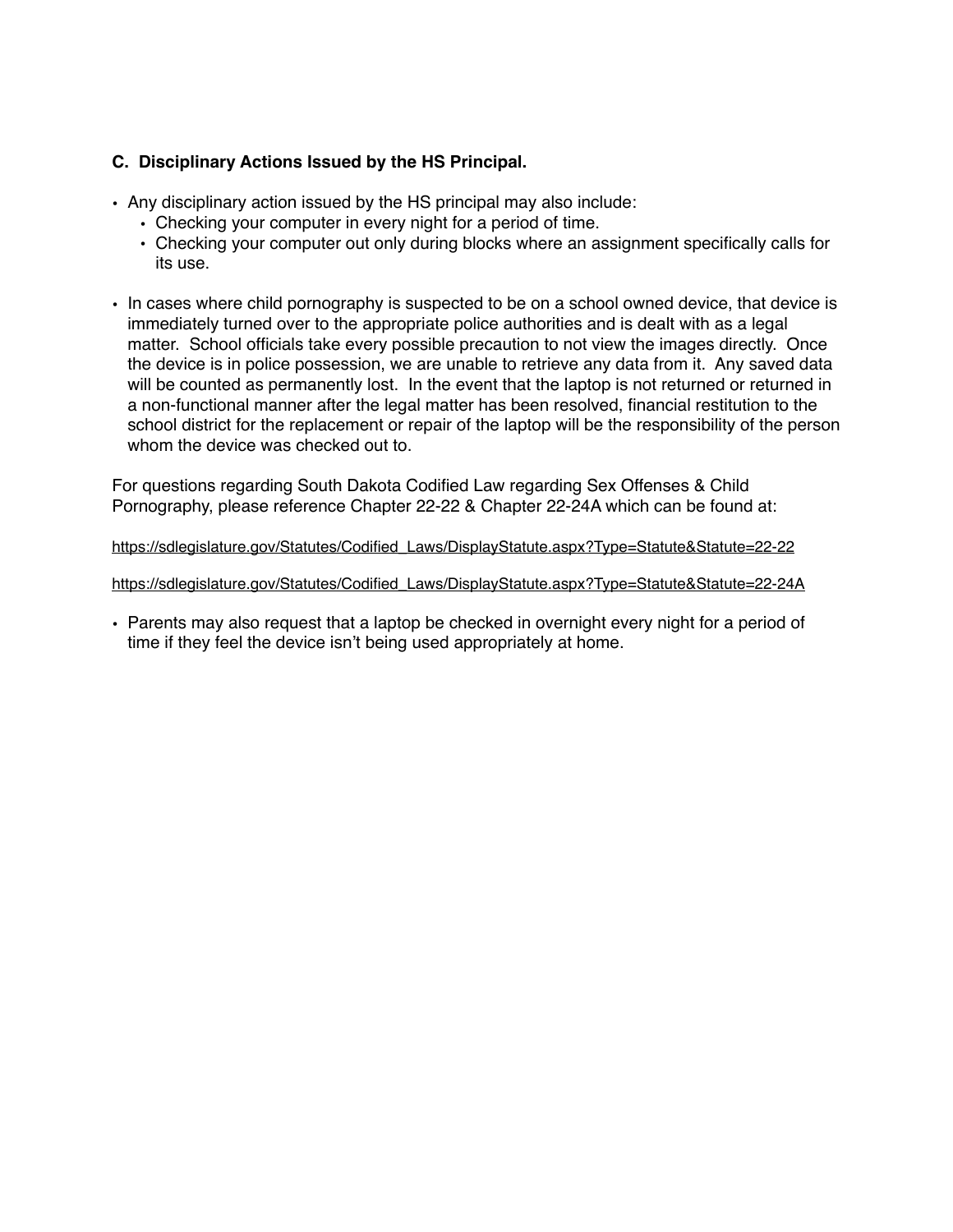## **IV. Software**

The student laptops will contain software apps pertinent to the curriculum of the West Central school district. This software is loaded via imaging software during the summer and maintained and expanded by an app called Self Service.

The software installed by West Central High School must remain on the laptop in a usable condition. Updates may be remotely pushed out to the laptops, or updated apps may be retrievable from Self Service by the student. If you are in need of an update and need assistance, please come to the help desk.

The school may add software apps for use in a particular course. The licenses for this software may require that the software be deleted from the laptop at the completion of the course.

Students must fully shutdown laptops before leaving school and boot laptops freshly every morning to properly disconnect and connect from the school network. Failure to do so will eventually result in a host of problems from printing issues to file corruption.

Lightspeed Systems is the content filter and mobile filter used by the school district. This program records all website addresses and IP numbers visited and will prevent a laptop from displaying any website in the event that communication back to the Lightspeed servers hosted at the school is disrupted. Circumvention of the Lightspeed content filter is a serious offense.

Students will be given some leeway in loading additional software. However, there are times when a program is deemed unacceptable either due to a technical or usage reason. If instructed, students are expected to remove offending programs and not reinstall them. An example of this would be Spotify, a streaming music player that functions like a P2P network and was found to be creating significant internal network traffic. Students were informed via email to remove the program or have the Help Desk remove it within a given timeframe. Failure to have the software removed in the given timeframe was then treated as a disciplinary action going forward.